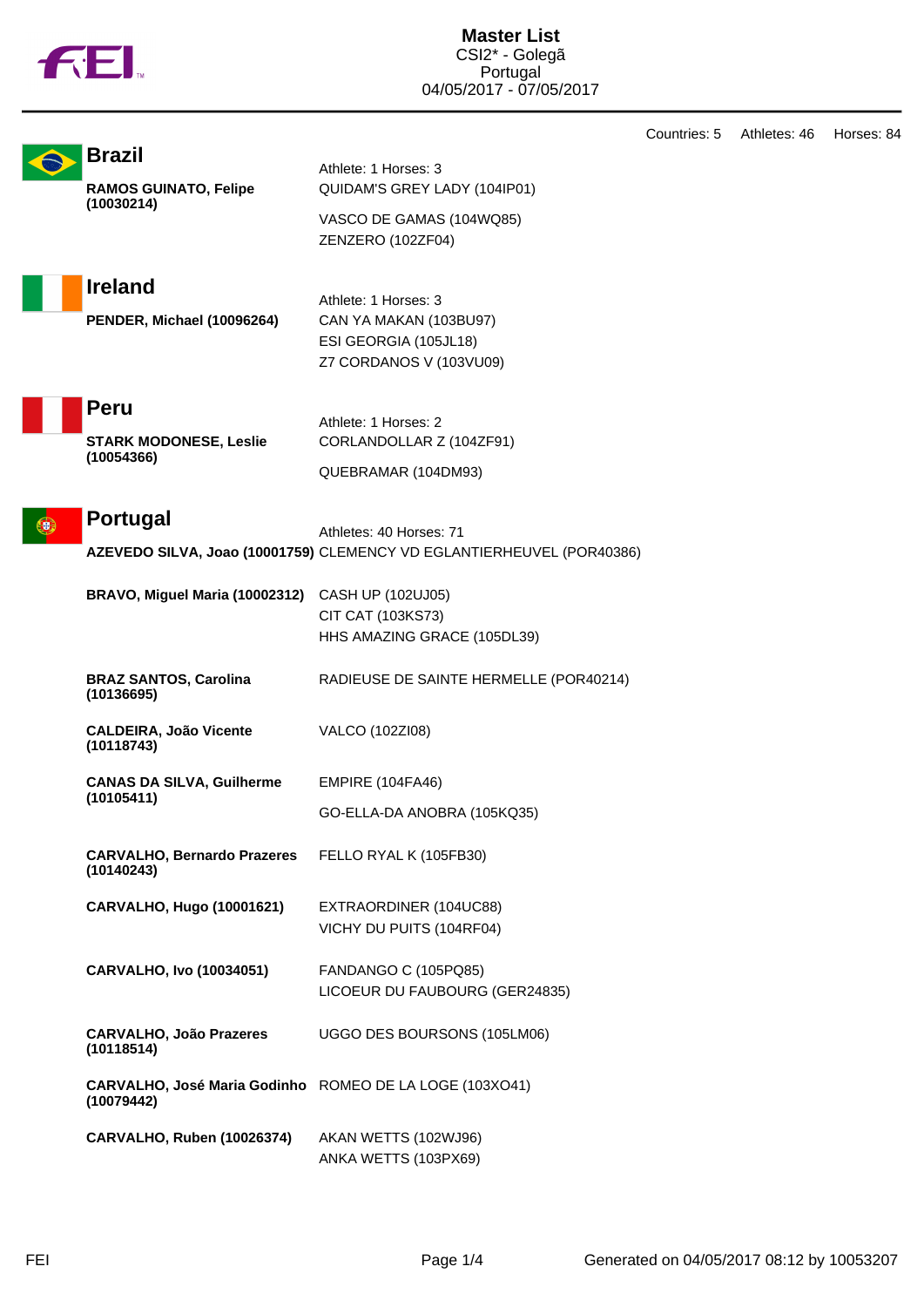

**Master List** CSI2\* - Golegã Portugal 04/05/2017 - 07/05/2017

| <b>CHAVES RAMOS, António</b>                     | EBLESSE (102SJ74)                                                 |  |  |
|--------------------------------------------------|-------------------------------------------------------------------|--|--|
| (10023983)                                       | IBLESSE V/H NAPOLEONHOF (103XN49)                                 |  |  |
| <b>CORNEMILLOT, Carolina</b><br>(10095445)       | ISELA DEL MASET (104KK48)                                         |  |  |
| ELL, Norbert (10006323)                          | T-QUINTA (POR40298)                                               |  |  |
| <b>ESCUDEIRO, Rui (10118742)</b>                 | HACIENDA VD HEFFINCK (103YJ64)                                    |  |  |
| ESTEVES, Afonso (10111887)                       | DECO DO RIO (104UV71)                                             |  |  |
| ESTEVES, Gonçalo (10097215)                      | DONALD DUCK 37 (105AA25)<br>TORNEDO DINGESHOF Z (104PV32)         |  |  |
| <b>FARIA FERREIRA, Flavio</b><br>(10101346)      | IMPERIO EGIPCIO RIVAGE (103QZ71)                                  |  |  |
|                                                  | ROME DE BACON (103GI48)<br>VEGAS DU CHAI (105CS00)                |  |  |
| <b>FERNANDES, Luis Silva</b><br>(10041947)       | BAD BOY DE LA ROQUE (105BB83)                                     |  |  |
|                                                  | BOSTON DE LA ROQUE (105BB38)<br>KANNAN KOPF (104EP22)             |  |  |
| <b>FRUTUOSO DE MELO, Antonio</b><br>(10009411)   | ANANAZ (102WJ91)                                                  |  |  |
|                                                  | CHASSANA (104EW96)                                                |  |  |
| FRUTUOSO DE MELO, Marina<br>(10007782)           | CANTANO (USA42621)                                                |  |  |
|                                                  | FIRST CLASS (104QP85)<br>GRUPO PROM VIVALDI DE SEMILLY (104FH68)  |  |  |
| GIL SANTOS, Ricardo (10019052) BACARDI (103MV58) |                                                                   |  |  |
|                                                  | ECXOTIC (104TS53)<br>ZUCCHERO (102YK95)                           |  |  |
| GOMES, João Pedro (10054979)                     | AME MOI O SANDOR (102YO74)<br><b>FONKA (104EE47)</b>              |  |  |
| <b>GOMES, Nuno Tiago (10075959)</b>              | DISCO (104PS29)<br>PANTARO (GER45613)                             |  |  |
| <b>GONÇALVES, Carolina Oliveira</b>              | D'INZEO IMPERIO EGIPCIO (103JL64)                                 |  |  |
| (10021306)                                       | HEMINGWAY VAN DE PADENBORRE (103MN30)<br>UGO DU BARQUET (104CY62) |  |  |
| LADEIRA, Bernardo (10075037)                     | DENTO (103QM30)<br>SADESSO (104CU26)<br>UN KRUG EFELE (105IR99)   |  |  |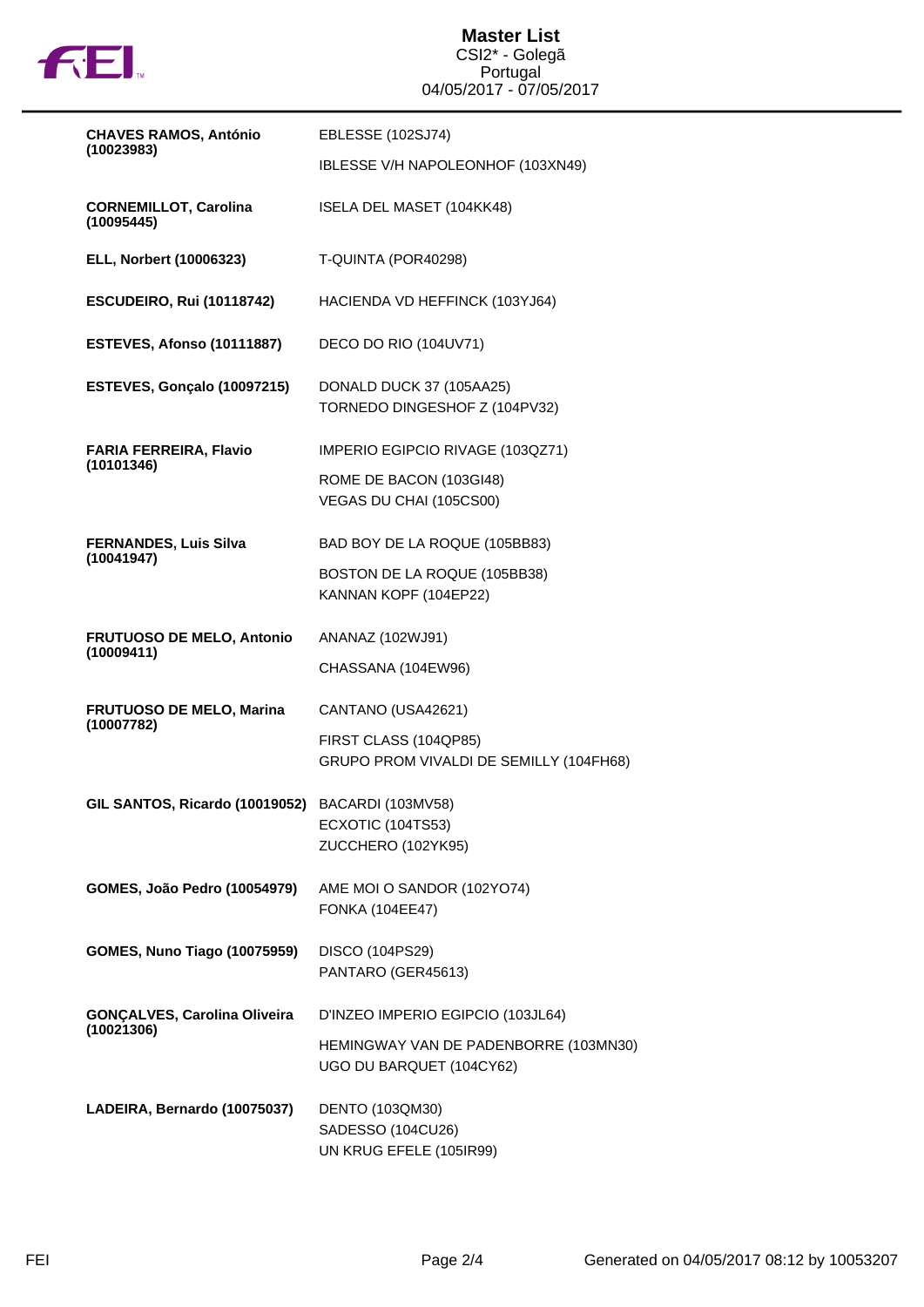

| LIBANO MONTEIRO, Maria Do<br>Rosário (10043098)              | ARAGORN 94 (104EJ39)                          |
|--------------------------------------------------------------|-----------------------------------------------|
| <b>MARTINS, Nuno (10115026)</b>                              | CERES N Z (105FM15)                           |
| <b>MASCARENHAS DE LEMOS,</b><br>Alexandre Sampaio (10039732) | ANGEL Z (103WQ40)                             |
| <b>MOURAO, Nuno Azevedo</b><br>(10114991)                    | CRISTAL NZ (105QE98)                          |
| <b>NETTO DE ALMEIDA, Eduardo</b><br>(10023698)               | ACTRESS (102OQ61)                             |
|                                                              | DONNA TELLA (105MC61)                         |
| <b>NUNES, Mariana Campos</b><br>(10118515)                   | TALENT DU CLEM (104FG49)                      |
| <b>PAIVA SANTOS, Ines Tavares</b><br>(10102905)              | DIAMOND SASJA (105EP85)                       |
|                                                              | OKAY DE KENS (104AL97)                        |
| PEREIRA COUTINHO, Joao<br>(10058356)                         | BALDANO (103UQ50)                             |
|                                                              | DHALITA (104SV62)                             |
|                                                              | QUALA (102WV15)                               |
| <b>PORTELA DE MORAIS, Martim</b><br>(10002196)               | INCO VAN DEN BISSCHOP (104BX26)               |
| <b>PRIETO, Mario (10017158)</b>                              | BMC ON TOP (105BV79)                          |
|                                                              | COMANDO (104RA44)<br>MGH FOXES LAIR (105GT35) |
| ROCHA, Rafael Dinis (10046681)                               | ZIEZO (104FF10)                               |
| <b>RODRIGUES, Rafael Guimaraes</b><br>(10103453)             | <b>CELINA (104EW95)</b>                       |
| <b>ROSADO, Guilherme Lucas</b><br>(10115601)                 | TERENTIA D'ASNIERES (104LM51)                 |
|                                                              | UP DU SALBEY (104PQ32)                        |
| <b>VAZ GUEDES, Francisca</b>                                 | CENTALOUETTE (105BG08)                        |
| (10056255)                                                   | L B CAILLOU (103MK69)                         |
| Spain                                                        |                                               |
| <b>BLAZQUEZ - ABASCAL, Teresa</b>                            | Athletes: 3 Horses: 5<br>GO FOR IT (105MT57)  |
| (10006341)                                                   | JUVENTE VAN DE KAKEBEEK (104QQ11)             |
| <b>ROTLLANT DAURELLA, Mario</b><br>(10017504)                | <b>CERANO (103UJ60)</b>                       |

高